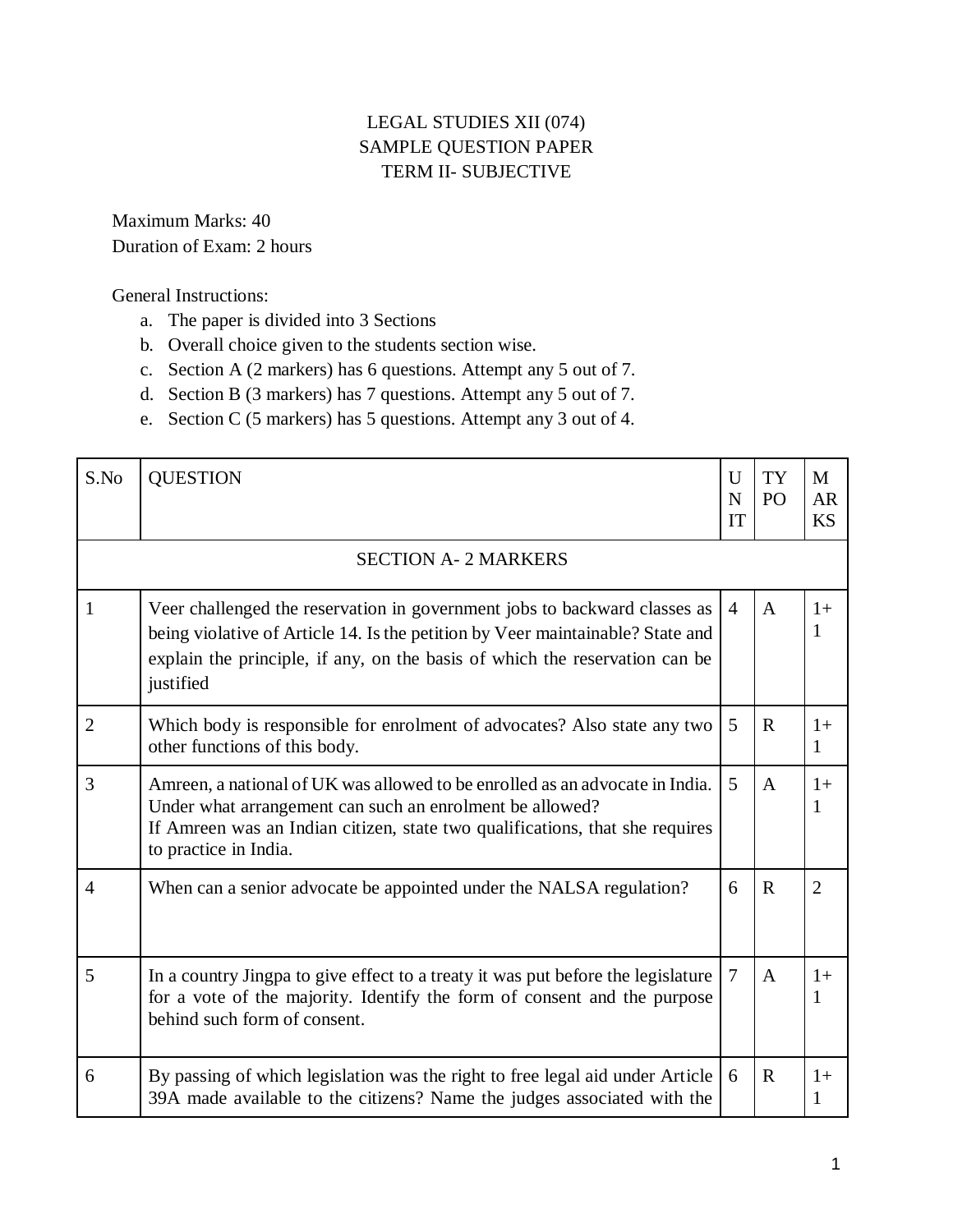|        | movement of legal aid by the State in India.                                                                                                                                                                                                                                                                                                                                                                                                                                                      |                |               |                   |
|--------|---------------------------------------------------------------------------------------------------------------------------------------------------------------------------------------------------------------------------------------------------------------------------------------------------------------------------------------------------------------------------------------------------------------------------------------------------------------------------------------------------|----------------|---------------|-------------------|
| $\tau$ | The Citizens of Yodaland have been facing continuous and grave human<br>rights violations in the form of slavery and racial discrimination. The<br>neighbouring country, Boroway, after becoming aware of such grave human<br>right violations, decided to take action against such violations in the country,<br>Yodaland. There is no treaty between the two countries which gives<br>Boroway the right to interfere in the internal matters of Yodaland. Justify<br>the action of Boroway.     | $\tau$         | $\mathbf{A}$  | $\overline{2}$    |
|        | <b>SECTION B-3 MARKERS</b>                                                                                                                                                                                                                                                                                                                                                                                                                                                                        |                |               |                   |
| 8      | Sameer was awarded death penalty in the year 2010 and the same was not<br>executed untill 2016. Identify and mention the provisions of the Article in<br>the Indian Constitution under which a remedy is available for such a<br>situation?                                                                                                                                                                                                                                                       | $\overline{4}$ | $\mathbf{A}$  | $1+$<br>$2=$<br>3 |
| 9      | "In 2009, Section 377 of the Indian Penal Code, 1860 was declared invalid<br>and unconstitutional by the Delhi High Court to protect rights to privacy,<br>non-discrimination, and liberty of lesbian, gay, bisexual and trans gender<br>people. But in 2013, the Supreme Court reversed the High Court's decision."<br>Apoorva and Kiran were convicted under Section 377 in the year 2011.<br>Stating the relevant Constitutional provision, explain if the conviction can<br>be upheld in law. | $\overline{4}$ | $\mathcal{C}$ | 3                 |
| 10     | Answer the following with respect to liberalisation of legal profession in<br>India.<br>a) Under which agreement and treaty is India expected to liberalise the<br>legal profession?<br>b) 'There have been contrary positions taken by High courts when it<br>comes to liberalization of the legal profession in India.' Explain.                                                                                                                                                                | 5              | A             | $1+$              |
| 11     | "Ms. Hazra, the petitioner, secured a B.L. degree from Calcutta University.<br>She was refused enrollment as a Pleader. She challenged this in the High<br>Court of Patna."<br>What was the decision of the Patna High Court in the year 1922 regarding<br>Ms. Hazra's petition and how was a revolution brought about in the system?                                                                                                                                                             | 5              | $\mathcal{C}$ | 3                 |
| 12     | Why does legal aid stand first in the species of human rights?                                                                                                                                                                                                                                                                                                                                                                                                                                    | 6              | $\mathbf R$   | 3                 |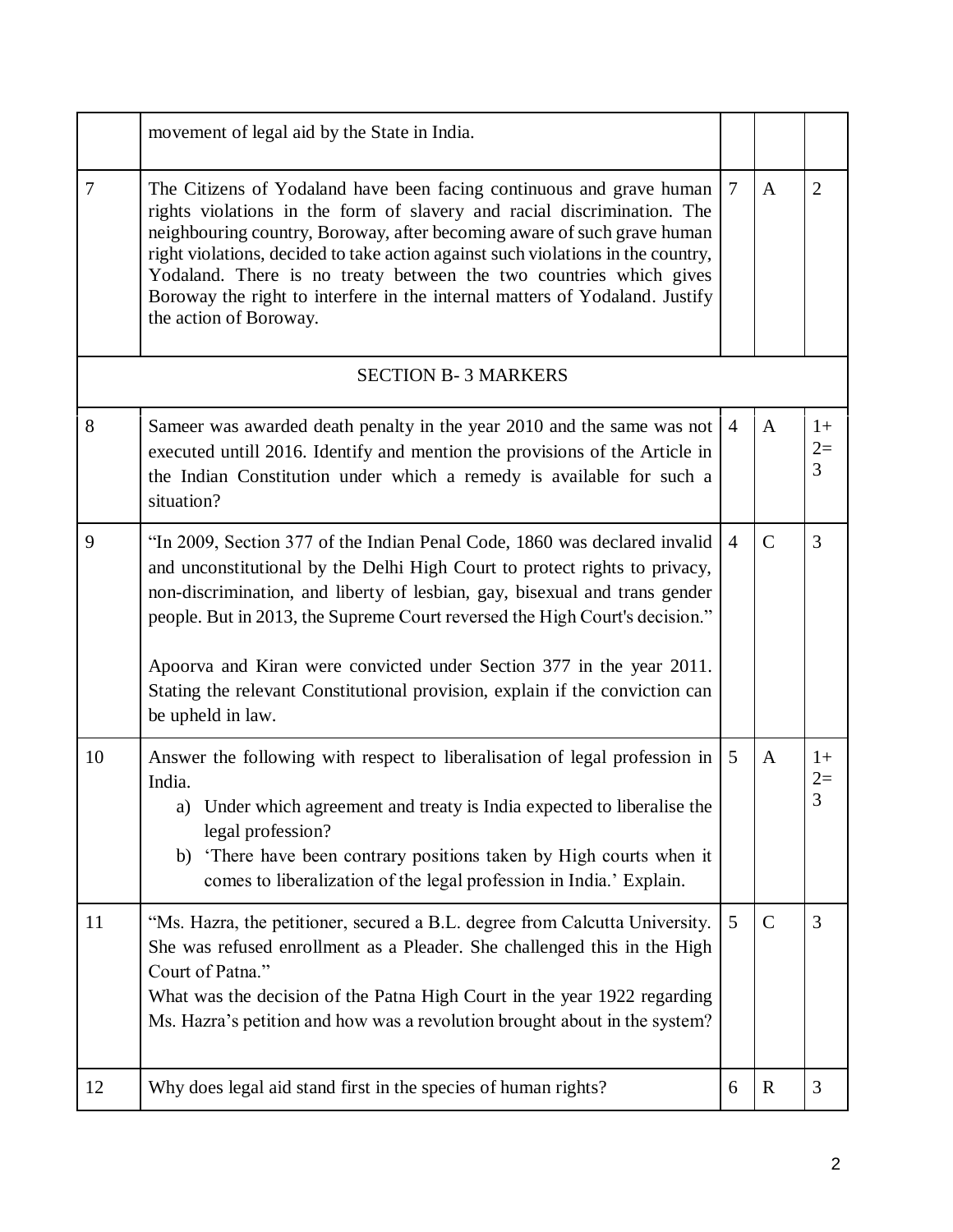| 13 | Mention any six categories of persons entitled to receive free legal aid under<br>the provisions of the Legal Services Authorities Act?                                                                                                                                                                                                                                                                                                                                                                                                                                                                                                                                                                                                                                                                | 6              | $\mathbf R$   | $\overline{3}$                                         |
|----|--------------------------------------------------------------------------------------------------------------------------------------------------------------------------------------------------------------------------------------------------------------------------------------------------------------------------------------------------------------------------------------------------------------------------------------------------------------------------------------------------------------------------------------------------------------------------------------------------------------------------------------------------------------------------------------------------------------------------------------------------------------------------------------------------------|----------------|---------------|--------------------------------------------------------|
| 14 | "These bodies were established by the Legal Services Authorities<br>(Amendment) Act, 2002, for settling disputes concerning public utility<br>services at pre litigation stage"<br>a. Identify the institution being talked about in the above lines.<br>b. Enlist any four services covered under Public Utility Services?                                                                                                                                                                                                                                                                                                                                                                                                                                                                            | 6              | $\mathbf R$   | $1+$<br>$2=$<br>$\overline{3}$                         |
|    | <b>SECTION C-5 MARKERS</b>                                                                                                                                                                                                                                                                                                                                                                                                                                                                                                                                                                                                                                                                                                                                                                             |                |               |                                                        |
| 15 | A) Against whom can an action for Fundamental Rights violation be taken?<br>B) Identify and explain if a Fundamental Right has been violated in the<br>following situations. Give reason for your answer and explain the right<br>violated, if any.<br>i. Rajni, a girl living in a village in Chattisgarh is unable to attend school<br>because there is no school in her village or in the neighboring villages.<br>ii. Amrit was prevented from making a speech that was aimed at inciting the<br>people to commit violence.<br>iii. Donations in temples that are used for the upkeep of temples being taxed.<br>iv. Ratan Singh convinced unemployed rural people to migrate to the city on<br>the pretext of employment. However, the poor people were duped into an<br>organ transplant racket. | $\overline{4}$ | $\mathbf{A}$  | $1+$<br>$1+$<br>$1+$<br>$1+$<br>$1=$<br>$\overline{4}$ |
| 16 | Shivam, an advocate, wants to be an Advocate on Record (AOR). Advise<br>him on the necessary steps that he will have to undertake in order to become<br>an AOR. Also, describe the role of an AOR.                                                                                                                                                                                                                                                                                                                                                                                                                                                                                                                                                                                                     | 5              | $\mathbf R$   | $3+$<br>$2=$<br>5                                      |
| 17 | India entered into an International Agreement to stop the killing of a species<br>of fish. However, this international agreement restricted the 'Right to Trade'<br>(which is a Fundamental Right provided under Part III of Indian<br>Constitution) of certain fishermen by prohibiting killing of the fish.<br>Can this International Agreement be enforced in India? Explain in light of<br>constitutional provisions and decided cases.                                                                                                                                                                                                                                                                                                                                                            | $\overline{7}$ | $\mathcal{C}$ | 5                                                      |